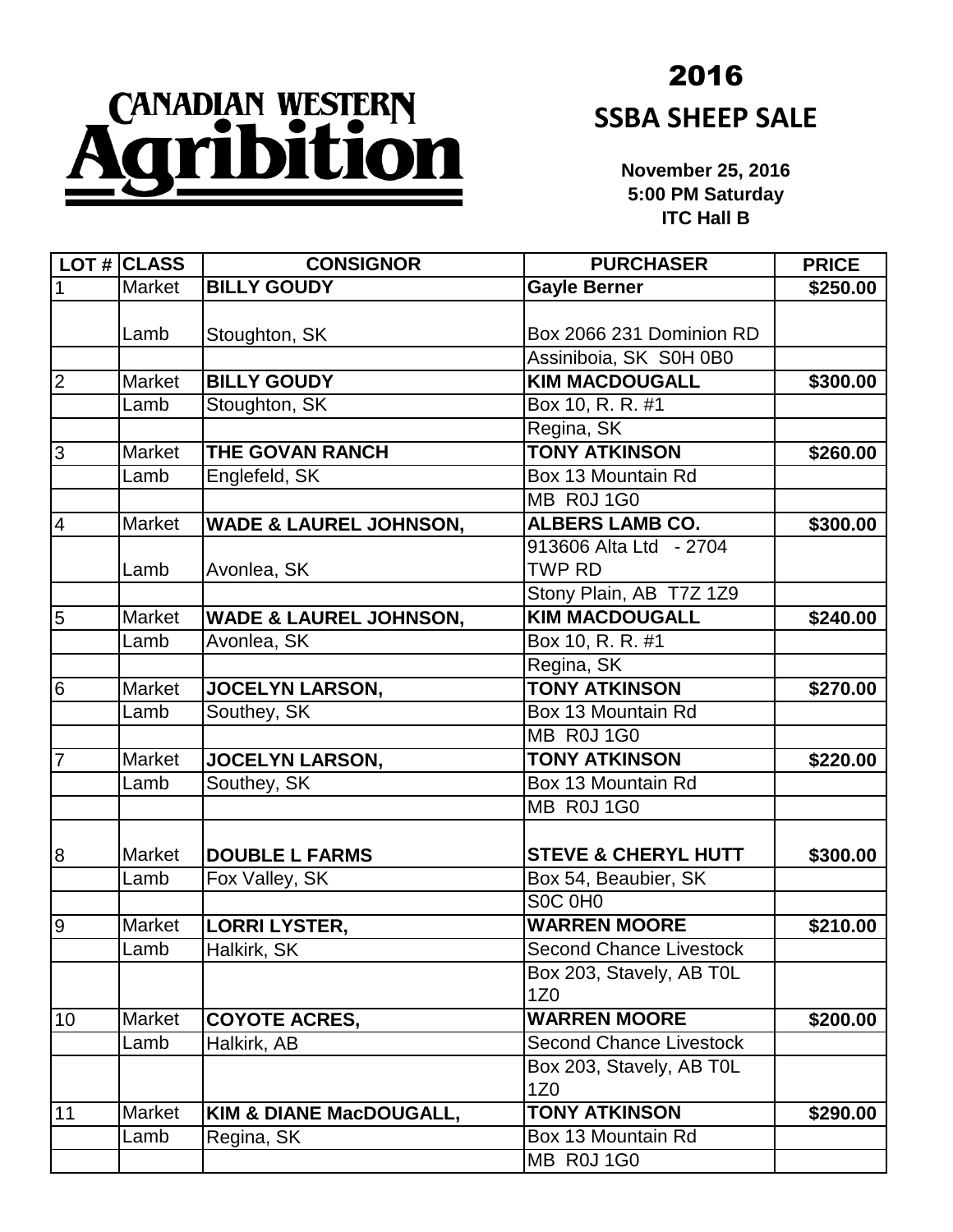| 12 | Market     | <b>KIM &amp; DIANE MacDOUGALL,</b> | <b>ALBERS LAMB CO.</b>         | \$240.00   |
|----|------------|------------------------------------|--------------------------------|------------|
|    |            |                                    | 913606 Alta Ltd - 2704         |            |
|    | Lamb       | Regina, SK                         | <b>TWP RD</b>                  |            |
|    |            |                                    | Stony Plain, AB T7Z 1Z9        |            |
| 13 | Market     | <b>CLINTON WIENS,</b>              | <b>BLAIRS</b>                  | \$550.00   |
|    | Lamb       | Drake, SK                          | <b>Box 610</b>                 |            |
|    |            |                                    | Lanigan, SK                    |            |
| 21 | Comm.      | <b>LAKELAND COLLEGE,</b>           | <b>MADISON HOLGATE</b>         | \$425.00   |
|    | Female     | Vermilion, AB                      | <b>Box 1148</b>                |            |
|    |            |                                    | Onoway, AB                     |            |
| 23 | Comm.      | <b>LOIS TROWELL,</b>               | <b>STEVE &amp; CHERYL HUTT</b> | \$490.00   |
|    | Female     | Saltcoats, SK                      | Box 54, Beaubier, SK           |            |
|    |            |                                    | SOC OHO                        |            |
|    |            |                                    | <b>MELBA STOCK FARMS</b>       |            |
| 24 | Comm.      | <b>FURZE FARMS LTD.,</b>           | <b>LTD</b>                     | \$320.00   |
|    | Female     | Maryfield, SK                      | <b>Box 291</b>                 |            |
|    |            |                                    | Chaplin, SK S0H 0V0            |            |
| 25 | Comm.      | <b>LAKELAND COLLEGE,</b>           | <b>ANITA LYSONS</b>            | \$370.00   |
|    | Female     | Vermilion, AB                      | Box 3707                       |            |
|    |            |                                    | Wainwrite AB T9W 1T5           |            |
|    |            |                                    |                                |            |
| 26 | Comm.      | <b>KIM &amp; DIANE MacDOUGALL,</b> | <b>STEVE &amp; CHERYL HUTT</b> | \$220.00   |
|    | Female     | Regina, SK                         | Box 54, Beaubier, SK           |            |
|    |            |                                    | SOC OHO                        |            |
| 27 | Comm.      | KIM & DIANE MacDOUGALL,            | <b>KIM MACDOUGALL</b>          | \$280.00   |
|    | Female     | Regina, SK                         | Box 10, R. R. #1               |            |
|    |            |                                    | Regina, SK                     |            |
|    |            |                                    | <b>MELBA STOCK FARMS</b>       |            |
| 28 |            | Pen of 3   Wade & Laurel Johnson,  | <b>LTD</b>                     | \$690.00   |
|    | Comm.      | Avonlea, SK                        | <b>Box 291</b>                 |            |
|    |            |                                    |                                |            |
|    | Females    |                                    | Chaplin, SK S0H 0V0            |            |
|    |            |                                    |                                |            |
| 29 |            | Pen of 3   LOIS TROWELL,           | <b>STEVE &amp; CHERYL HUTT</b> | \$1,275.00 |
|    | Comm.      | Saltcoats, SK                      | Box 54, Beaubier, SK           |            |
|    |            |                                    |                                |            |
|    | Females    |                                    | SOC OHO                        |            |
| 30 | Pen of $3$ | <b>LAKELAND COLLEGE,</b>           | <b>ANITA LYSONS</b>            | \$1,290.00 |
|    | Comm.      | Vermilion, AB                      | Box 3707                       |            |
|    | Females    |                                    | Wainwrite AB T9W 1T5           |            |
| 31 | Pen of 3   | KIM & DIANE MacDOUGALL,            | <b>ALBERS LAMB CO.</b>         | \$510.00   |
|    |            |                                    | 913606 Alta Ltd - 2704         |            |
|    | Comm.      | Regina, SK                         | TWP RD                         |            |
|    |            |                                    |                                |            |
|    | Females    |                                    | Stony Plain, AB T7Z 1Z9        |            |
|    |            |                                    |                                |            |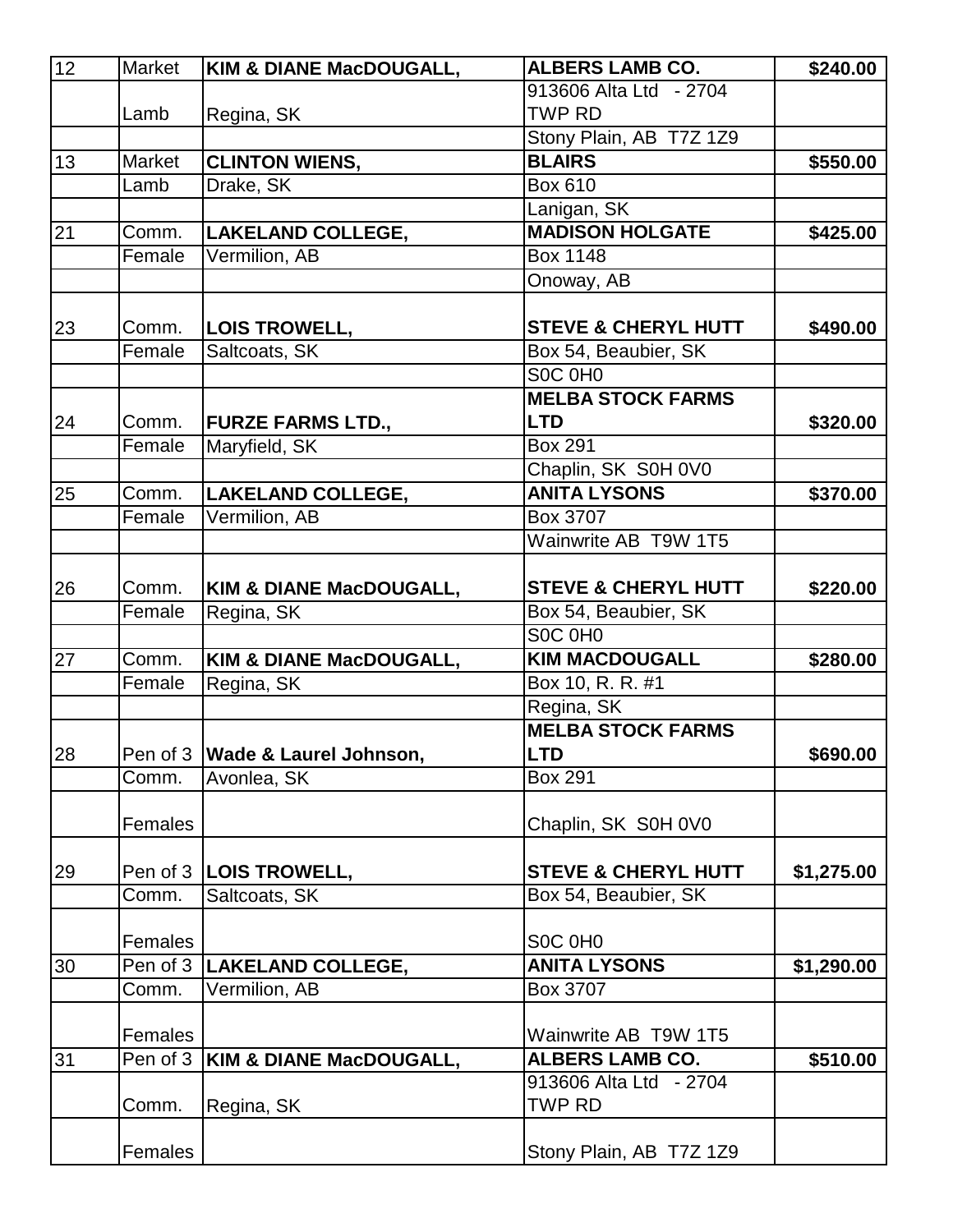| 32  |          | Pen of 2   FURZE FARMS LTD.,     | <b>RICK LAMONTAGNE</b>       | \$840.00 |
|-----|----------|----------------------------------|------------------------------|----------|
|     | Comm.    | Maryfield, SK                    | 1907 Bowers Dr               |          |
|     |          |                                  | North Battleford, SK S9A     |          |
|     | Females  |                                  | 3B9                          |          |
| 33  |          | Pen of 2 GEORGELLA FARMS,        | <b>KIM MACDOUGALL</b>        | \$230.00 |
|     | Comm.    | Southey, SK                      | Box 10, R. R. #1             |          |
|     |          |                                  |                              |          |
|     | Females  |                                  | Regina, SK                   |          |
| 35  |          | Pen of 2   DOUBLE L FARMS,       | <b>JOHN LEWIS</b>            | \$500.00 |
|     | Comm.    | Fox Valley, SK                   | Box 10, Kirkella, MB         |          |
|     | Females  |                                  | <b>R0M 1A0</b>               |          |
| 36  |          | Pen of 2   BILLY GOUDY,          | <b>TYLER FETTES</b>          | \$560.00 |
|     | Comm.    | Stoughton, SK                    | Box 2696, Melfort, SK        |          |
|     |          |                                  |                              |          |
|     | Females  |                                  | <b>S0E 1A0</b>               |          |
| 37  |          | Pen of 2 COYOTE ACRES,           | <b>JOHN LEWIS</b>            | \$940.00 |
|     | Comm.    | Halkirk, AB                      | Box 10, Kirkella, MB         |          |
|     |          |                                  |                              |          |
|     | Females  |                                  | <b>ROM 1A0</b>               |          |
|     |          |                                  |                              |          |
| 50  |          | Purebred LAKELAND ANABAAA 496D   | <b>AMY MCCORMACK</b>         | \$500.00 |
|     | Ewe      | Braebank Stock Farm,             | 1351248 Range Rd 231         |          |
|     |          |                                  | Sherwood Park, AB TzB        |          |
|     | Lamb     | Pilger, SK                       | <b>1K7</b>                   |          |
| 70  |          | Purebred <b>WIENS C 30D</b>      | <b>TYSON MCLAREN</b>         | \$450.00 |
|     | Lamb     | Clint Wiens,                     | Box 437                      |          |
|     | Ram      | Drake, SK                        | Arcola, SK S0C 050           |          |
|     |          |                                  |                              |          |
| 75  |          | Purebred TCS DAL SEGNO 83D       | <b>BERNIE SURKAN</b>         | \$500.00 |
|     | Lamb     | Tobacco Creek Sheep,             | Box 1855                     |          |
|     | Ram      | Carman, MB                       | Yorkton, SK S3N 3R2          |          |
|     |          |                                  |                              |          |
| 102 |          | Purebred SHEEP TRAX DESTINY 120D | <b>KYRA KOWLAND</b>          | \$600.00 |
|     | Ewe      | Lorri Lyster,                    | Box 1953                     |          |
|     | Lamb     | Halkirk, AB                      | Vegerville, AB               |          |
|     |          | Purebred SHEEP TRAX CASH 513C    | <b>KEN &amp; ELAINE EFFA</b> | \$425.00 |
| 110 | Yearling | Lorri Lyster,                    | Box 176 Springside, SK       |          |
|     | Ram      |                                  | <b>S0A 3V0</b>               |          |
|     |          | Halkirk, AB                      |                              |          |
| 114 |          | Purebred BRAEBANK DENEND         | <b>LYNN LEIBEL</b>           | \$400.00 |
|     | Lamb     | Braebank Stock Farm,             | Box 586 Qu'Appelle           |          |
|     | Ram      | Pilger, SK                       | <b>SK S0G 4A0</b>            |          |
|     |          |                                  |                              |          |
| 119 |          | Purebred BRAEBANK DIRECTOR       | <b>MIKE STAHL</b>            | \$400.00 |